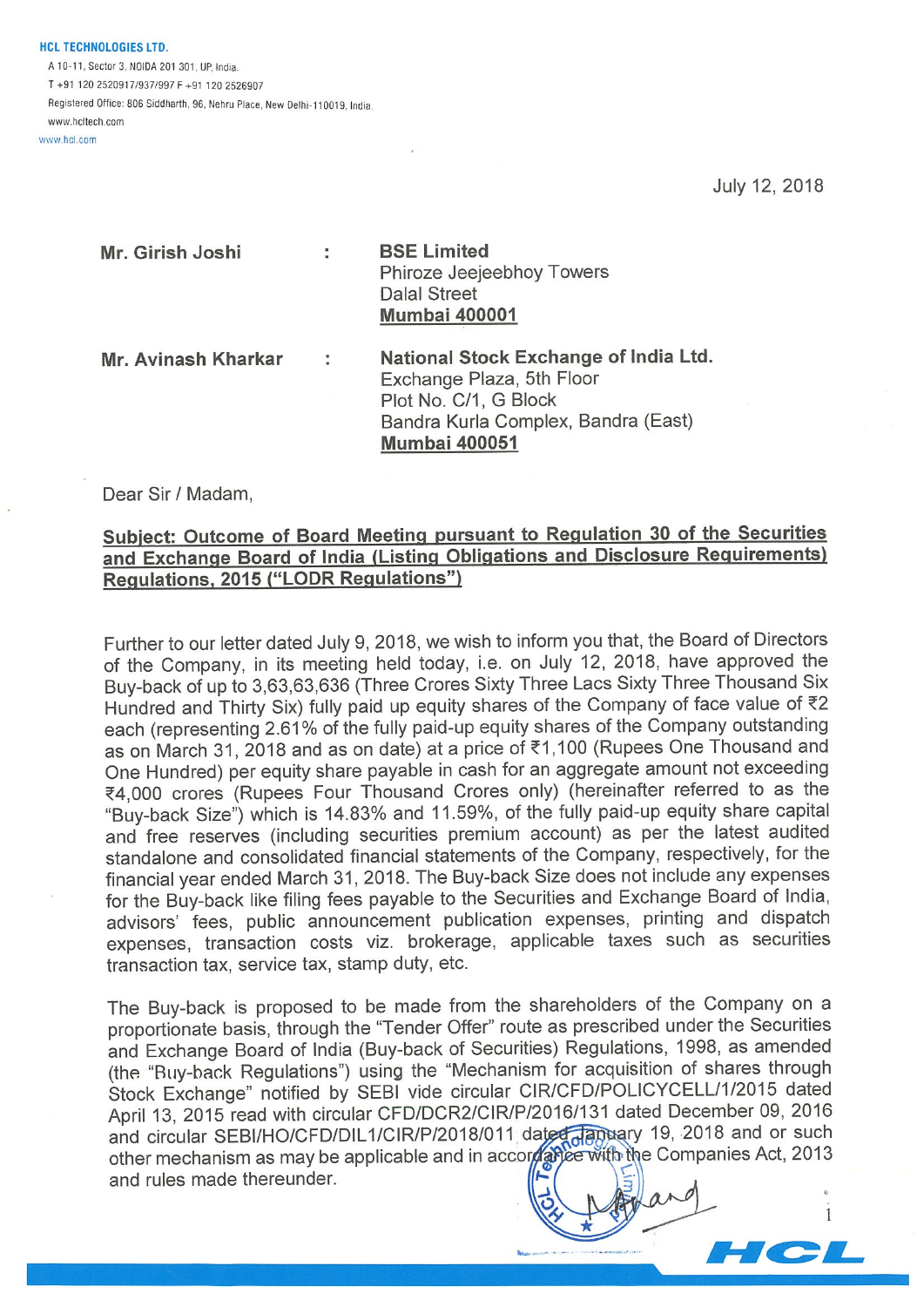The Buy-back is subject to the approval of the shareholders byway of a special resolution through Postal Ballot and all other approvals as may be required.

The pre Buy-back shareholding pattern of the Company is attached hereto as Annexure - A. Further, the details of the actual number of equity shares bought back (including as a percentage of the existing paid-up capital) and the post Buy-back shareholding pattern are currently unavailable and will be provided on completion of the Buy-back.

The public announcement setting out the process, timelines and other requisite details will be provided in due course subject to receipt of requisite approvals and in accordance with the Buy-back Regulations.

We request you to take the above information on record.

Thanking You.

Yours faithfully, For HCL Technologies Limited

Manish Anand Company Secretary